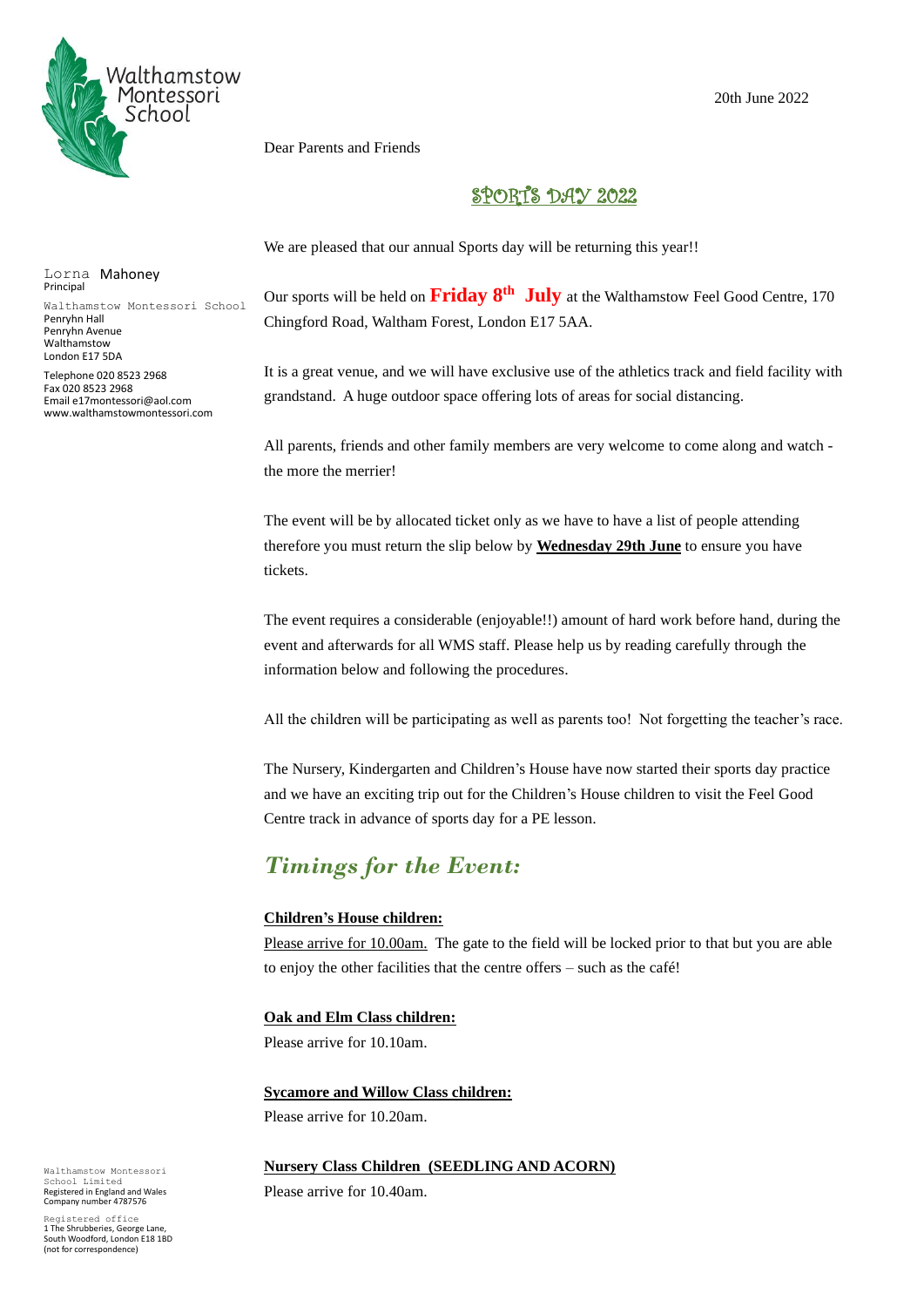

Your child's class teachers will greet you at the sport's filed gate at your designated arrival time (as above) and direct you to the allocated area for your child and then onto the parent viewing area.

It is important, therefore, that your arrive at the assigned time for your child's class as this will be the time that a familiar class teacher for you and your child will be waiting..

**The sports events will finish at approximately 12.30pm and we hope you will all be able to stay and enjoy the teddy bear's picnic – we have to all be offsite (and cleared away) by 1pm!**

### *Sports Day uniform for the children:*

**Children's House:** Children should wear **white polo shirts (with school emblem if they have), plain navy PE shorts, white socks** and **trainers**. They should also bring a waterproof jacket, a plastic bag to sit on in case the ground is damp and a hat and sun cream if necessary.

**Kindergarten and Nursery Children:** Plain white t-shirts. Black leggings or shorts. Waterproof jacket just in case!

**Children will also need a drink bottle pre-filled with water (we will also have extra water available).**

### *What should parents bring:*

Parents we would suggest you bring a rug or fold up chairs to sit on and maybe a sun hat and (or rain!) umbrella. There is a covered grandstand with lots of seating as well as surrounding green area for your picnics.

You are all invited to bring a picnic lunch for you and your child and to join us for a school picnic, to which all teddy bears are also cordially invited!

Your child, sun hat, water bottle and if your child has medication then you will need to bring that too.

There is plenty of parking at the Centre, but ensure you are aware of the restrictions/charges that may apply.

### *What if weather stops play!*

If the weather appears doubtful and we have to postpone the event **a message will be placed on the school answer phone by 8.45am at the latest and a parent text message sent out**. If you are in doubt then please phone the school and **listen** to any message indicating that we are cancelling the event. Do not leave a message on the answer phone as we will not be there to hear them.

Lorna Mahoney Principal Walthamstow Montessori School

Penryhn Hall Penryhn Avenue Walthamstow London E17 5DA

Telephone 020 8523 2968 Fax 020 8523 2968 Email e17montessori@aol.com www.walthamstowmontessori.com

Walthamstow Montessori School Limited Registered in England and Wales Company number 4787576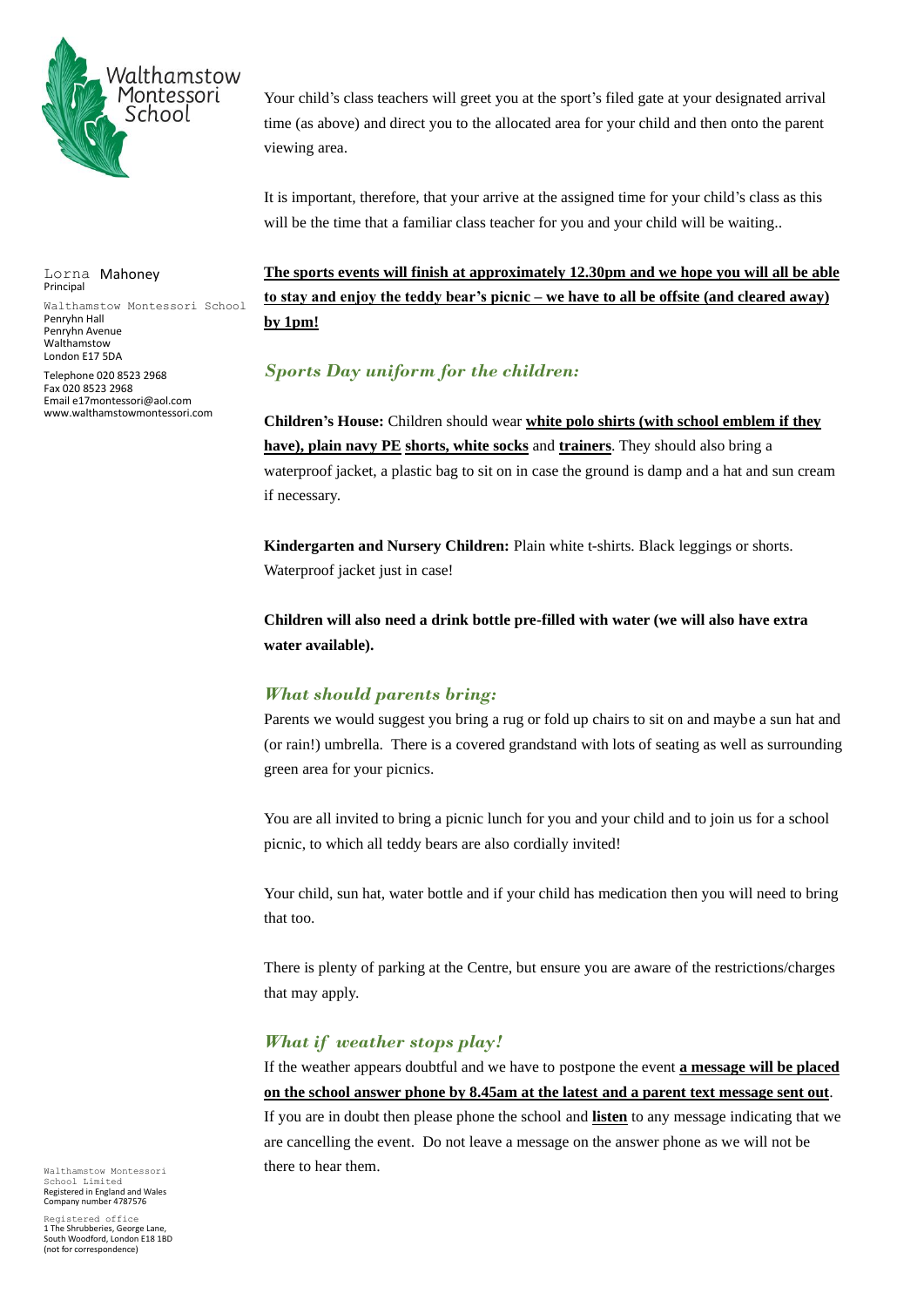

#### Lorna Mahoney Principal

Walthamstow Montessori School Penryhn Hall Penryhn Avenue Walthamstow London E17 5DA

Telephone 020 8523 2968 Fax 020 8523 2968 Email e17montessori@aol.com www.walthamstowmontessori.com

## *Extra Bits!*

We must stress that all children **must** be brought straight to the sports ground by their parents/carers who **must remain at the sports ground all times.**

All children will be seated in the designated class areas with their teachers, and this will be clearly signed for you when you arrive (hence the timeslots to keep it organised for you). Children will be expected to stay within these areas while the Sports events are on. Parents will be seated on the opposite side of the sports track.

There are toilet facilities available at the sports ground.

First aiders will be on site during the event.

Nursery children will be encouraged to sit with their teachers and peers, but some may prefer to stay with their parent, and it will be announced when your child is able to participate in their races. It is a fun and relaxed day and always a great success, but it may be a new and strange venue to many, particularly our 2 year olds so please do come along and enjoy the morning with us.

## Please note that our Penrhyn and Brookscroft buildings will be closed on Sports Day and accordingly there will be **no Breakfast Club** or **After School Club** on this day.

We look forward to seeing you all at what we hope will be another fun packed and enjoyable event and thank you in advance for your co-operation in the matters mentioned above.

Kind regards

WMS Admin

Walthamstow Montessori School Limited Registered in England and Wales Company number 4787576